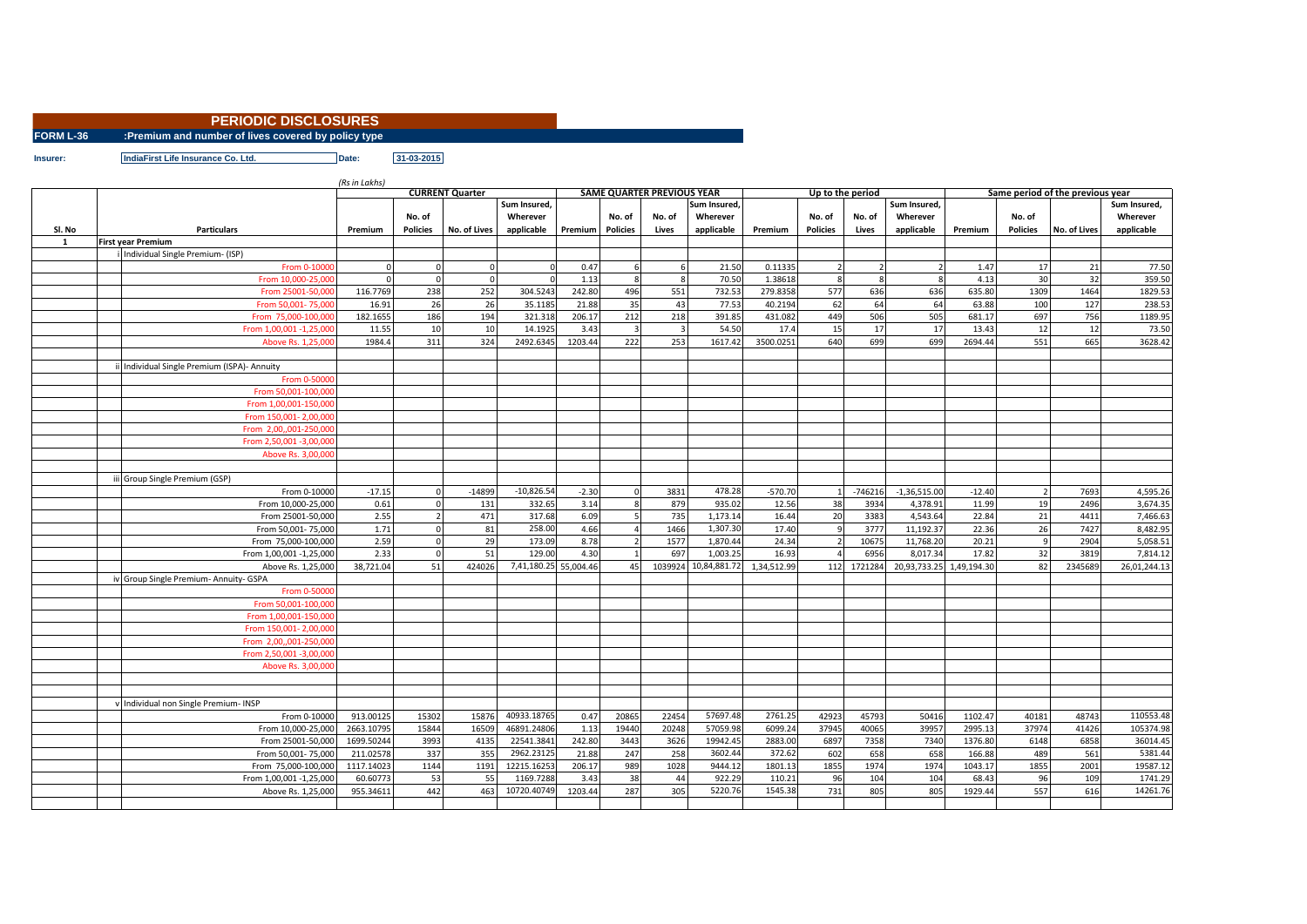|                | vi Individual non Single Premium- Annuity- INSPA |           |       |       |             |       |       |       |        |           |        |        |             |       |        |        |        |
|----------------|--------------------------------------------------|-----------|-------|-------|-------------|-------|-------|-------|--------|-----------|--------|--------|-------------|-------|--------|--------|--------|
|                | From 0-50000                                     |           |       |       |             |       |       |       |        |           |        |        |             |       |        |        |        |
|                | From 50,001-100,00                               |           |       |       |             |       |       |       |        |           |        |        |             |       |        |        |        |
|                | From 1,00,001-150,000                            |           |       |       |             |       |       |       |        |           |        |        |             |       |        |        |        |
|                | From 150,001-2,00,000                            |           |       |       |             |       |       |       |        |           |        |        |             |       |        |        |        |
|                |                                                  |           |       |       |             |       |       |       |        |           |        |        |             |       |        |        |        |
|                | From 2,00,,001-250,000                           |           |       |       |             |       |       |       |        |           |        |        |             |       |        |        |        |
|                | From 2,50,001 -3,00,000                          |           |       |       |             |       |       |       |        |           |        |        |             |       |        |        |        |
|                | Above Rs. 3,00,000                               |           |       |       |             |       |       |       |        |           |        |        |             |       |        |        |        |
|                |                                                  |           |       |       |             |       |       |       |        |           |        |        |             |       |        |        |        |
|                | vii Group Non Single Premium (GNSP)              |           |       |       |             |       |       |       |        |           |        |        |             |       |        |        |        |
|                |                                                  |           |       |       |             |       |       |       |        |           |        |        |             |       |        |        |        |
|                | From 0-1000                                      |           |       |       |             |       |       |       |        |           |        |        |             |       |        |        |        |
|                | From 10,000-25,000                               |           |       |       |             |       |       |       |        |           |        |        |             |       |        |        |        |
|                | From 25001-50,000                                |           |       |       |             |       |       |       |        |           |        |        |             |       |        |        |        |
|                | From 50,001-75,000                               |           |       |       |             |       |       |       |        |           |        |        |             |       |        |        |        |
|                | From 75,000-100,000                              |           |       |       |             |       |       |       |        |           |        |        |             |       |        |        |        |
|                | From 1,00,001 -1,25,000                          |           |       |       |             |       |       |       |        |           |        |        |             |       |        |        |        |
|                |                                                  |           |       |       |             |       |       |       |        |           |        |        |             |       |        |        |        |
|                | Above Rs. 1,25,000                               |           |       |       |             |       |       |       |        |           |        |        |             |       |        |        |        |
|                |                                                  |           |       |       |             |       |       |       |        |           |        |        |             |       |        |        |        |
|                | viii Group Non Single Premium- Annuity- GNSPA    |           |       |       |             |       |       |       |        |           |        |        |             |       |        |        |        |
|                | From 0-10000                                     |           |       |       |             |       |       |       |        |           |        |        |             |       |        |        |        |
|                | From 10,000-25,000                               |           |       |       |             |       |       |       |        |           |        |        |             |       |        |        |        |
|                | From 25001-50,000                                |           |       |       |             |       |       |       |        |           |        |        |             |       |        |        |        |
|                |                                                  |           |       |       |             |       |       |       |        |           |        |        |             |       |        |        |        |
|                | From 50,001-75,000                               |           |       |       |             |       |       |       |        |           |        |        |             |       |        |        |        |
|                | From 75,000-100,000                              |           |       |       |             |       |       |       |        |           |        |        |             |       |        |        |        |
|                | From 1,00,001 -1,25,000                          |           |       |       |             |       |       |       |        |           |        |        |             |       |        |        |        |
|                | Above Rs. 1,25,000                               |           |       |       |             |       |       |       |        |           |        |        |             |       |        |        |        |
|                |                                                  |           |       |       |             |       |       |       |        |           |        |        |             |       |        |        |        |
|                |                                                  |           |       |       |             |       |       |       |        |           |        |        |             |       |        |        |        |
|                |                                                  |           |       |       |             |       |       |       |        |           |        |        |             |       |        |        |        |
|                |                                                  |           |       |       |             |       |       |       |        |           |        |        |             |       |        |        |        |
|                |                                                  |           |       |       |             |       |       |       |        |           |        |        |             |       |        |        |        |
| $\overline{2}$ | <b>Renewal Premium</b>                           |           |       |       |             |       |       |       |        |           |        |        |             |       |        |        |        |
|                | <b>Individual</b>                                |           |       |       |             |       |       |       |        |           |        |        |             |       |        |        |        |
|                |                                                  |           |       |       |             |       |       |       |        |           |        |        |             |       |        |        |        |
|                | From 0-10000                                     | 739.10    | 11926 | 11991 | 45,712.91   | 348   | 5816  | 5814  | 19235  | 1,629.11  | 28229  | 28643  | 1,11,469.33 | 900   | 14511  | 14516  | 63660  |
|                | From 10,000-25,000                               | 13,116.69 | 76063 | 76581 | 1,73,334.95 | 12634 | 75916 | 75427 | 152165 | 27,574.33 | 172065 | 175304 | 3,59,916.18 | 25626 | 163385 | 163049 | 310477 |
|                | From 25001-50,000                                | 5,424.45  | 11538 | 11203 | 54,719.07   | 5387  | 11756 | 11053 | 49550  | 11,000.78 | 24728  | 23902  | 1,11,006.67 | 10406 | 23817  | 22423  | 97325  |
|                | From 50,001-75,000                               | 409.76    | 561   | 582   | 5,171.32    | 370   | 515   | 514   | 4113   | 886.71    | 1391   | 1382   | 9,772.40    | 764   | 1210   | 1161   | 7427   |
|                | From 75,000-100,000                              | 2,139.03  | 1948  | 1788  | 19,398.49   | 2101  | 1942  | 1603  | 16801  | 4,653.20  | 4410   | 3762   | 39,102.22   | 4296  | 4119   | 3243   | 32784  |
|                | From 1,00,001 -1,25,000                          | 97.34     | 62    | 61    | 1,210.38    | 75    | 58    | 53    | 670    | 218.85    | 177    | 150    | 2,499.96    | 157   | 135    | 113    | 1594   |
|                |                                                  | 1,331.62  | 447   | 373   |             | 1976  | 515   | 352   | 11120  |           | 1081   | 814    |             | 3563  | 1045   | 675    |        |
|                | Above Rs. 1,25,000                               |           |       |       | 10,474.63   |       |       |       |        | 3,400.20  |        |        | 25,468.46   |       |        |        | 20327  |
|                |                                                  |           |       |       |             |       |       |       |        |           |        |        |             |       |        |        |        |
|                | ii Individual- Annuity                           |           |       |       |             |       |       |       |        |           |        |        |             |       |        |        |        |
|                | From 0-10000                                     |           |       |       |             |       |       |       |        |           |        |        |             |       |        |        |        |
|                | From 10,000-25,000                               |           |       |       |             |       |       |       |        |           |        |        |             |       |        |        |        |
|                | From 25001-50,000                                |           |       |       |             |       |       |       |        |           |        |        |             |       |        |        |        |
|                | From 50,001-75,000                               |           |       |       |             |       |       |       |        |           |        |        |             |       |        |        |        |
|                | From 75,000-100,000                              |           |       |       |             |       |       |       |        |           |        |        |             |       |        |        |        |
|                |                                                  |           |       |       |             |       |       |       |        |           |        |        |             |       |        |        |        |
|                | From 1,00,001 -1,25,000                          |           |       |       |             |       |       |       |        |           |        |        |             |       |        |        |        |
|                | Above Rs. 1,25,000                               |           |       |       |             |       |       |       |        |           |        |        |             |       |        |        |        |
|                |                                                  |           |       |       |             |       |       |       |        |           |        |        |             |       |        |        |        |
|                | iii Group                                        |           |       |       |             |       |       |       |        |           |        |        |             |       |        |        |        |
|                | From 0-10000                                     |           |       |       |             |       |       |       |        |           |        |        |             |       |        |        |        |
|                |                                                  |           |       |       |             |       |       |       |        |           |        |        |             |       |        |        |        |
|                | From 10,000-25,000                               |           |       |       |             |       |       |       |        |           |        |        |             |       |        |        |        |
|                | From 25001-50,000                                |           |       |       |             |       |       |       |        |           |        |        |             |       |        |        |        |
|                | From 50,001-75,000                               |           |       |       |             |       |       |       |        |           |        |        |             |       |        |        |        |
|                | From 75,000-100,000<br>From 1,00,001 -1,25,000   |           |       |       |             |       |       |       |        |           |        |        |             |       |        |        |        |